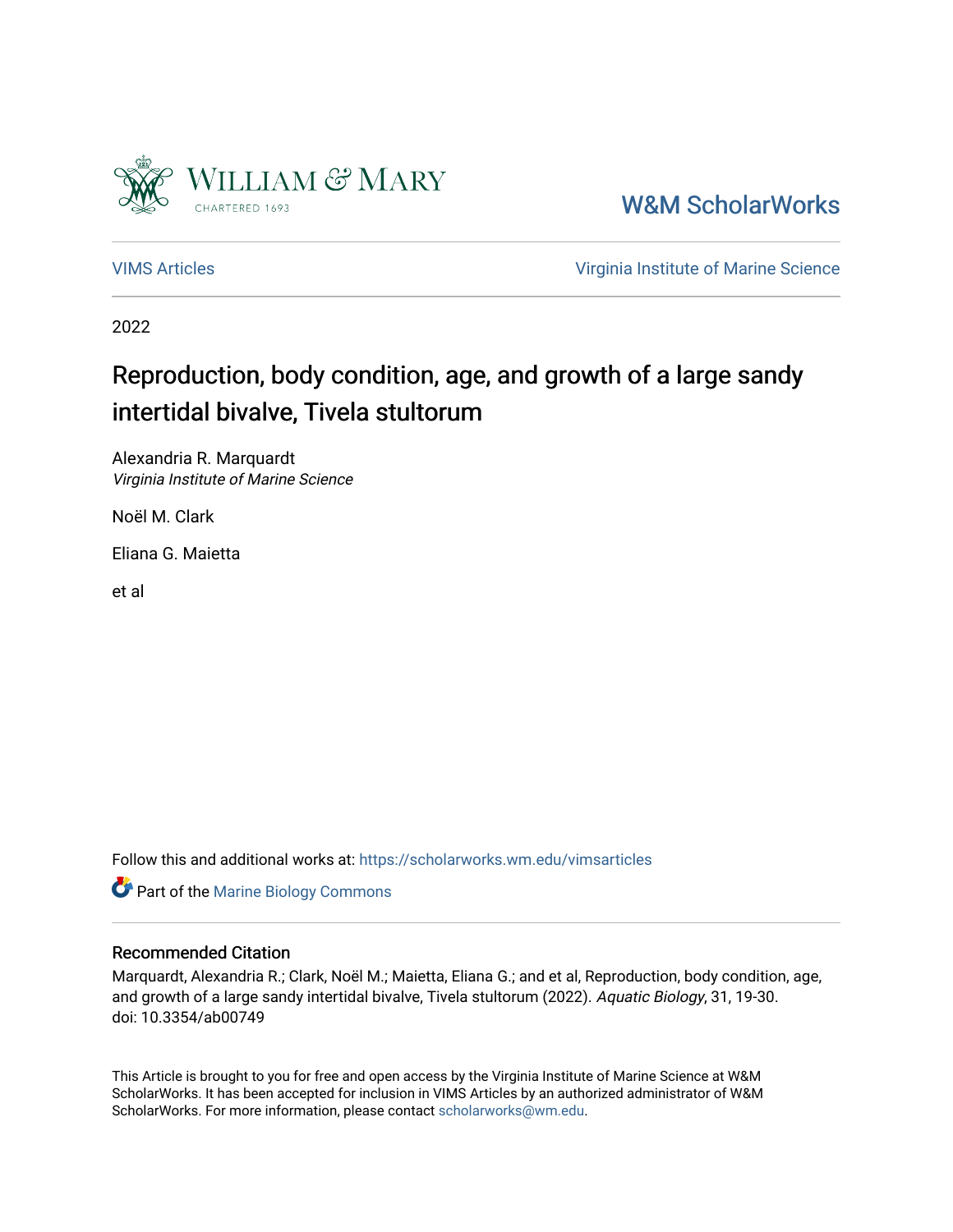**Vol. 31: 19–30, 2022 17 VOL 31: 19-30, 2022 Published March 17 Published March 17 Published March 17 Published March 17 Published March 17** 





# **Reproduction, body condition, age, and growth of a large sandy intertidal bivalve,** *Tivela stultorum*

Alexandria R. Marquardt<sup>1,2,\*</sup>, Noël M. Clark<sup>1</sup>, Eliana G. Maietta<sup>1</sup>, Sara K. Park<sup>1</sup>, **Benjamin I. Ruttenberg1,3**

**1 Department of Biological Sciences, California Polytechnic State University, San Luis Obispo, CA 93407-0401, USA 2** Virginia Institute of Marine Science, College of William and Mary, Gloucester Point, VA 23062, USA<sup>3</sup>Center for Coastal Marine Sciences, California Polytechnic State University, San Luis Obispo, CA 93407-0401, USA

ABSTRACT: The iconic Pismo clam *Tivela stultorum* (Mawe, 1823) once supported a thriving commercial and recreational fishery in California, but populations have declined statewide in recent decades, in part due to overfishing. To manage and restore populations, fishery managers need accurate life history information, but critical data on reproductive cycles, maturity, and growth rates is either unknown or many decades old. This project aimed to (1) determine annual reproductive cycles and body condition of Pismo clams; (2) identify environmental drivers of reproduction and body condition; (3) determine size−age relationships among clams in California; and (4) estimate growth rates. Up to 70 clams  $\text{mo}^{-1}$  were collected from Pismo Beach, CA, for histological analysis to determine reproductive stage, measure a body condition index, and estimate ages from shells. Additional clams and shells were collected from sites north and south of Point Conception to compare growth and age at legal size between these 2 major oceanographic zones. Data suggests that reproductive timing deviates only slightly from historical records, with clams spawning later in the year than decades ago. Body condition indices correlate with reproductive stage 3 Ripe, providing an inexpensive proxy to monitor Pismo clam reproduction. Growth was faster in warmer Southern California compared to Central California, but still substantially slower than historical estimates; we estimate that Pismo clams reach the current legal size (114 mm) in 11.1 yr, several years later than previous estimates. Collectively, these data are critical to improve and guide management decisions for this once-abundant species.

KEY WORDS: Reproductive cycle · Body condition · von Bertalanffy · *Tivela stultorum* · Pismo clam

### **1. INTRODUCTION**

Effective marine fisheries management requires information on key population parameters, such as reproduction and growth rates (Perry et al. 1999, Anderson et al. 2008, Tirado et al. 2011). Despite their cultural, economic, and ecological importance, many marine invertebrate fisheries lack data on basic biological processes, likely in part because of the challenges in collecting these data for a diverse set of fisheries (Anderson et al. 2008, 2011, Rogers-Bennett & Juhasz 2014). Even valuable commercial species, such as spiny lobster, Dungeness crab, and sea cucumbers in California (CA), have significant data gaps (Anderson et al. 2011, Cope et al. 2011, Purcell et al. 2013, ODFW 2014) and many recreational fisheries suffer from limited monitoring of harvest pressure, population status, and key life history parameters (Cooke & Cowx 2004). Since generating these important data is expensive and time-consuming, resources are often allocated towards economically and socially valuable species (Chen et al. 2003, Anderson et al. 2008), leaving lower value, recreational fisheries without the information required for sustainable management.

<sup>\*</sup>Corresponding author: armarquardt@vims.edu

<sup>©</sup> The authors 2022. Open Access under Creative Commons by Attribution Licence. Use, distribution and reproduction are unrestricted. Authors and original publication must be credited.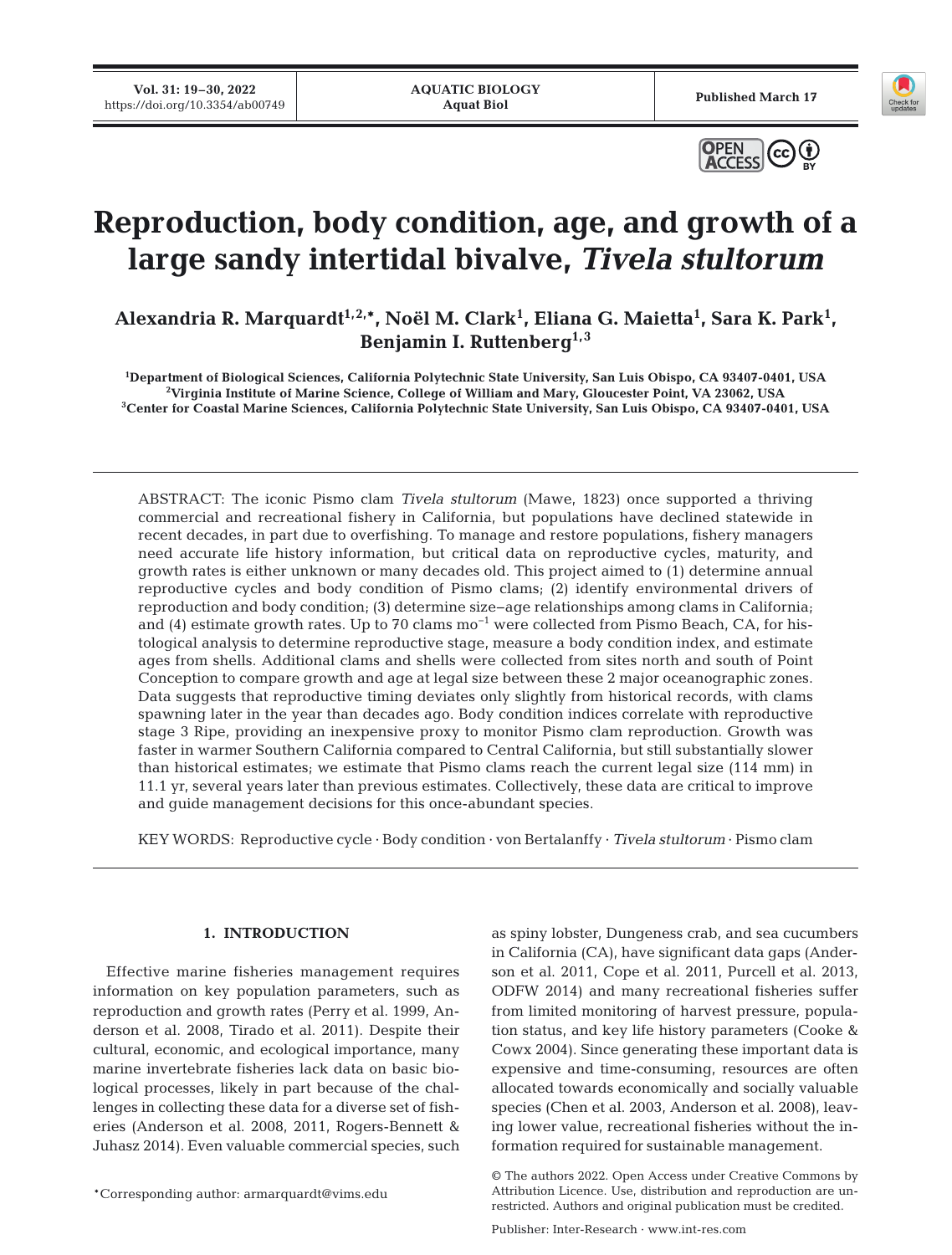Pismo clams, *Tivela stultorum* (Mawe, 1823), an iconic recreational fishery species in CA, exemplify many of the challenges of managing recreational invertebrate fisheries. Pismo clams were culturally important and heavily exploited for many decades in CA (Shaw & Hassler 1989). The species inhabits sandy intertidal beaches from Monterey Bay, CA, through Baja California, Mexico (Fitch 1950). Coastal Chumash tribes harvested Pismo clams for millennia, and during the 1900s, the species supported thriving commercial and recreational fisheries in CA (Bureau of Marine Fisheries 1949, Frey 1971, Jones et al. 2002, Thakar 2012). The commercial fishery was closed in 1947, but a strong recreational fishery persisted until at least the 1980s (Shaw & Hassler 1989, McLachlan et al. 1996). Efforts to manage this fishery included size and bag limits, harvest closure zones, and out-planting (Fitch 1950, 14 CCR § 29.40). Despite these regulations, Pismo clam populations have declined throughout CA in recent decades (Shaw & Hassler 1989, A. Marquardt unpubl. data). While recent work has examined patterns in abundance across the state (A. Marquardt unpubl. data), no studies have examined Pismo clam life history for many decades, and there are significant knowledge gaps in the species' basic biology. Biological data on reproductive cycles and growth rates, critical for stock assessments and population modeling, is at least 40−60 yr old (Coe 1947, Coe & Fitch 1950, Hall et al. 1974, Stephenson 1974). The lack of methodological transparency in many of these early studies and dramatic changes in coastal ecosystems over the last few decades cast doubt on the ability to use existing and outdated information to manage current populations (Doney et al. 2012, Beas-Luna et al. 2020). Managers re quire updated and expanded information on reproduction and growth rates to effectively manage, propagate, regulate, or restore harvested species (Ojea et al. 2004, Moura et al. 2008, Tirado et al. 2011, Chute et al. 2016).

Understanding reproductive cycles and reproductive output is essential for the long-term sustainable management of fisheries. Information on reproduction helps to predict annual recruitment, set harvest quotas and seasons, adapt management to changing conditions, and enhance aquaculture (Keck et al. 1975, Gomes et al. 2014). Reproduction in bivalves is influenced by a variety of exogenous factors, such as temperature (Chávez-Villalba et al. 2002, Philippart et al. 2003, Herrmann et al. 2009, Popović et al. 2013), food availability (Sastry 1966, Navarro et al. 2000), and photoperiod (Fabioux et al. 2005). Histological techniques are the most reliable method to determine reproductive stage and annual cycles in bivalves (Gosling 2015), but these approaches can be time-intensive and costly. Because gametogenesis is an energy-intensive process and requires the use of stored energy reserves, body condition indices can reflect nutritive states in many shellfish and track reproductive cycles for some species (Barber & Blake 1981, Crosby & Gale 1990, Ojea et al. 2004, Peharda et al. 2006, Moura et al. 2008, Gosling 2015). Thus, body condition indices can be a useful and inexpensive proxy to monitor reproductive cycles. Determining annual cycles and the environmental conditions which drive them is increasingly important to evaluate shellfish management strategies in the face of changing ocean conditions.

Growth parameters are a critical component of fisheries population modeling (Beamish & Mcfarlane 1983, Campana 2001). Age-based demographic information is necessary to estimate growth and mortality rates (Campana 2001, Moura et al. 2009), which may be used to predict population trajectories, determine levels of sustainable harvest, and identify potential management strategies (Laudien et al. 2003, Leontarakis & Richardson 2005, Katsanevakis 2007, Peharda et al. 2007). Some species create hard structures that deposit annual rings, such as otoliths in fish or shells in many molluscs (Campana 2001, Black 2009). For bivalves, age can be estimated by examining external surface rings or internal microstructure; however, the accuracy of age estimates among methods can vary by species and the age of specimens (Richardson 2001, Gaspar et al. 2004, Morsan & Orensanz 2004, Moura et al. 2009).

The objective of this study was to address knowledge gaps on Pismo clam life history and validate historical information. We examined several key reproductive metrics including sex ratio, gonad development stages and seasonality, and a body condition index (BCI) as a proxy for monitoring reproduction. Further, we examined size−age relationships across CA, estimated growth rates and age at legal size, and compared these parameters to historical estimates from decades ago. Furthermore, we compared internal and external aging techniques to investigate potential methodological biases from historical studies. Cumulatively, this study provides the first updates to key life history parameters for Pismo clams in many decades, generating current estimates of processes that are critical to inform management, regulation, and assist recovery of depleted Pismo clam populations in CA.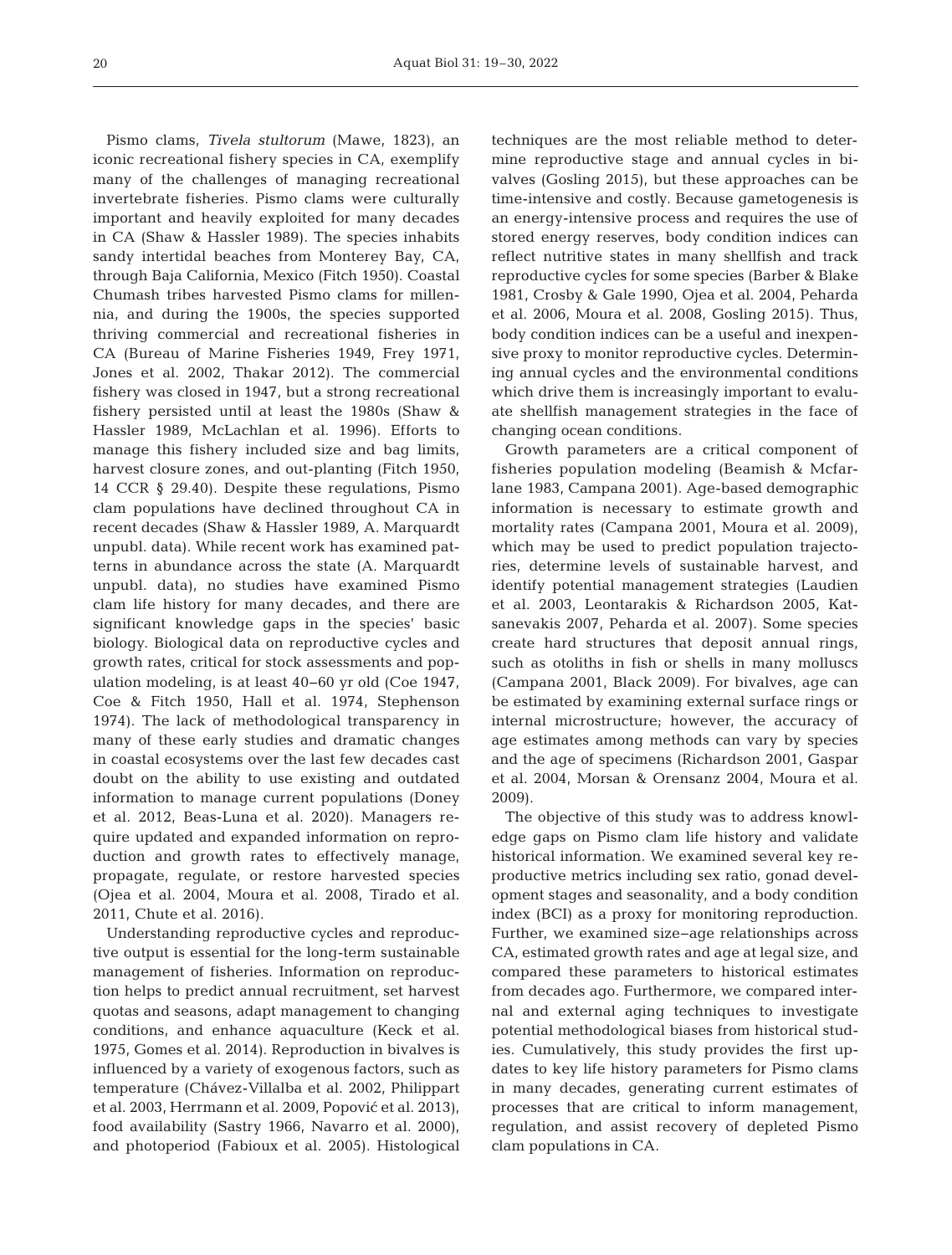

Fig. 1. Study region, displaying collection sites on the coast of California, USA. Collections from Pismo Beach (green diamond) were used for histology, body condition index, and size−age studies. Opportunistic collections for size−age studies occurred at sites in Central (blue circles) and Southern (yellow circles) California

#### **2. MATERIALS AND METHODS**

## **2.1. Survey and collection methods**

From January 2018 to December 2019, we collected up to 70 Pismo clams mo−1 from the intertidal zone on Pismo Beach, CA (Fig. 1; Table S1 in the Supplement a[t www.int-res.com/articles/suppl/b031p019\\_supp.pdf\)](https://www.int-res.com/articles/suppl/b031p019_supp.pdf). We targeted individuals of shell length  $\geq 15$  mm, the smallest size at maturity based on previous research (Coe 1947), and our collections were generally representative of the size structure we observed in our surveys. We haphazardly subsampled 30−40 clams mo−1 from these collections for histological analyses of gonads and body condition (see Sections 2.3 and 2.4), ensuring that subsampled clams spanned the range of sizes from each collection. In addition, we opportunistically collected Pismo clams from additional sites in CA using the same approach during the summer months of 2018 and 2019 as part of a related study on the abundance and distribution of Pismo clams. We used shells from all collected individuals for age analyses (see Section 2.5) (Fig. 1).

#### **2.2. Histological techniques**

From each monthly collection, we used up to 40 clams to assess reproductive stage (Table S1), measured the length of each clam (mm), and removed the

tissue from the shell by severing the adductor muscles. Technicians removed a small portion of gonad tissue from the dorsal portion of the foot and fixed it in 10% formalin. We processed tissues using standard histological procedures (dehydrated in an etha nol series, cleared in xylene, embedded in paraffin wax), sectioned tissues to 5 μm using a KD-2258 micro tome, and stained with haematoxylin-eosin (Howard et al. 2004). Using a Leica DM500 compound microscope at 100× and 400× magnification, we identified the sex of each individual and categorized reproductive stages as Inactive, Early Active, Late Active, Ripe, Partially Spent, or Spent (Table 1, Fig. S1). Reproductive stages were based upon previous studies of bivalves (Power et al. 2005, Popović et al. 2013). If more than one developmental stage was identified, clams were categorized as the stage with the majority of follicles present.

#### **2.3. Body condition index**

From each monthly collection, we used up to 30 clams mo−1 for a BCI (Table S1). We measured the length of each clam (mm) and then removed the soft tissue from the valves. We rinsed any excess sand and dried the specimens at 60°C for 48 h to obtain the dry shell and dry tissue weights. We report BCI as:  $BCI = [dry$  tissue weight (g) / dry shell weight (g)]  $\times$ 100 (Walne 1976, Mann & Glomb 1978, Drummond et al. 2006).

#### **2.4. Size−age relationships**

To examine size−age relationships, we used 165 clams collected from locations in Southern CA, and 469 clams from our monthly collections on Pismo Beach and other locations in Central CA (Fig. 1). We found no live individuals larger than 91 mm in Central CA. As such, we opportunistically collected an additional 30 large (>100 mm), empty shells (from previously living clams) from areas near Pismo Beach in Central CA. We only included shells that were fully intact and could be accurately aged. Given the lack of living clams >100 mm in this area, these larger shells allowed us to estimate ages of larger individuals and estimate asymptotic size, but we are uncertain how recently these clams died. We measured the length of each individual (mm) along the anterior−posterior axis, then removed the tissue and allowed shells to air dry so they could be used for subsequent age determination.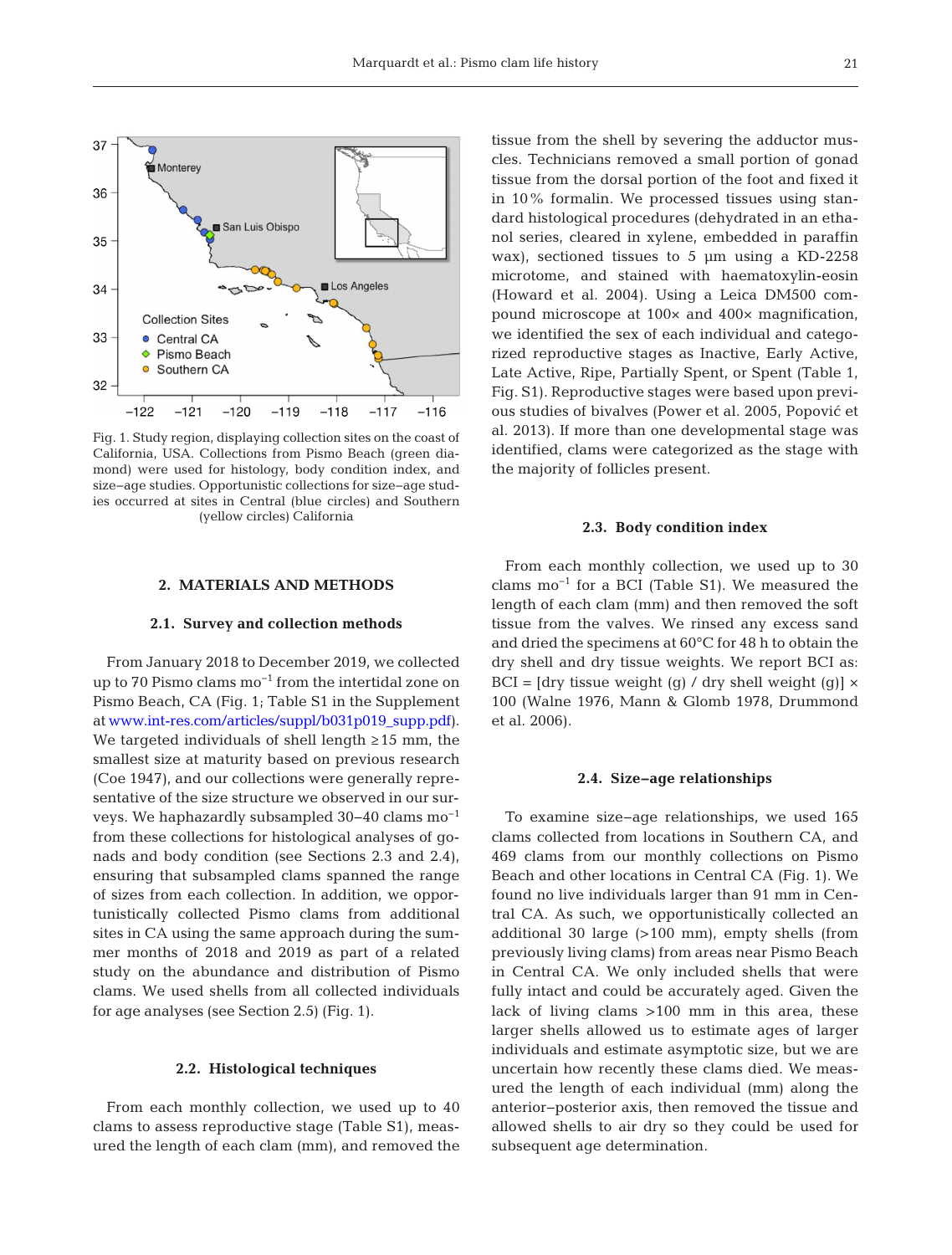| Stage              | Female                                                                                                                                  | Male                                                                                                                                                                        |
|--------------------|-----------------------------------------------------------------------------------------------------------------------------------------|-----------------------------------------------------------------------------------------------------------------------------------------------------------------------------|
| <b>Inactive</b>    | Small, undifferentiated germ cells on follicle<br>wall. Sex determination difficult. Abundant<br>connective tissue                      | Small, undifferentiated germ cells on follicle wall.<br>Sex determination difficult. Abundant connective tissue                                                             |
| Early Active       | Monolayer of developing, small oogonia and<br>germ cells attached to elongated follicle walls.<br>Dense connective tissue               | Small, compact follicles filled with large, dark germ cells<br>and first spermatogonia. Dense connective tissue                                                             |
| Late Active        | Oogonia attached to follicle wall in less number.<br>Some larger free oocytes in the lumen, of similar<br>abundance to attached oocytes | Larger, densely-packed follicles. Small, round, and dark<br>spermatogonia on periphery. Spermatocytes in follicle<br>center                                                 |
| Ripe               | Larger, concentrated follicles with thin walls.<br>Most oocytes free in the lumen. Small numbers<br>of vitellogenic oocytes             | Larger, elliptical follicles packed with mostly mature<br>spermatozoa with tails pointing towards center of lumen.<br>Some basally attached spermatagonia and spermatocytes |
| Partially<br>Spent | Lower number of free oocytes per follicle,<br>with some empty follicles. Follicle walls break-<br>ing down                              | Partially empty follicles filled primarily with mature<br>spermatozoa. Loose, abundant connective tissue                                                                    |
| Spent              | Few residual oocytes remaining in broken,<br>scattered follicles. Loose, abundant connective<br>tissue. Many phagocytes                 | Some basally located spermatozoa remaining in mostly<br>empty follicles. Compact connective tissue. Many<br>phagocytes                                                      |

Table 1. Appearance of Pismo clam gonad stages from histological specimens (adapted from Power et al. 2005, Popović et al. 2013)

Counting external annuli on the exterior of the shell is an efficient method to age bivalves (Richardson & Walker 1991, Moura et al. 2009); however, age determination is challenging for species without external bands, where the first year is difficult to identify, or for long-lived species where old individuals have tightly packed annuli along the shell margin (Richardson et al. 1990, Gosling 2015). Examining internal annuli in shell cross sections can help overcome these issues (Richardson 2001, Gosling 2015). Previous work has validated that Pismo clams produce annual growth rings in their shells and that these are best interpreted by combined examination of internal shell cross-sections and external rings (Searcy-Bernal et al. 1989).

To count internal annuli, we cut the shell from the ventral margin to the umbo using either a low-speed saw (clams <40 mm; 11-1180 ISOMET™ Low Speed Saw) or a tile saw (clams >40 mm; Kobalt 7-in wet tile saw). We ground and polished the cut surface with successively finer sandpaper (220, 330, 400, 600 grit) to remove abrasion marks from cutting and improve the clarity of annual rings. Two independent readers counted the external surface annuli for each individual and, following a minimum of 1 wk interval, counted annuli with combined examination of external and internal annuli, as recommended by Searcy-Bernal et al. (1989), using a Leica EZ4D stereo microscope. In the event of a discrepancy in age estimates between readers, the readers reanalyzed the shells and determined a common age estimate.

#### **2.5. Environmental parameters**

Ocean temperature, food availability, and photoperiod are often associated with growth and reproductive patterns of bivalves (Navarro et al. 2000, Fabioux et al. 2005, Popović et al. 2013, Gosling 2015). To assess the influence of these factors on annual cycles in Pismo clams, we obtained mean monthly sea surface temperature (SST) and chlorophyll *a* (chl *a*) concentrations from the California Harmful Algal Bloom Monitoring and Alert Program (CalHABMAP). Cal-HABMAP collects weekly measurements for SST and chl *a* off the Cal Poly Pier in San Luis Bay (35.17° N, 120.741° W), which is 9.8 km from our primary study location. Chl *a* measurements were log transformed to improve normality. We obtained the mean monthly photoperiod (hours) for Pismo Beach, CA, based on latitude (Forsythe et al. 1995, Hijmans 2019).

#### **2.6. Statistical methods**

We used a chi-squared test to determine if the sex ratio differed from a typical 1:1 ratio, including all specimens where sex could be determined. We investigated the relationship between reproductive stage and BCI by examining the correlation between the proportion of clams in the Ripe stage and the BCI across months. To evaluate the role of abiotic factors as drivers of annual BCI cycles, we used a multiple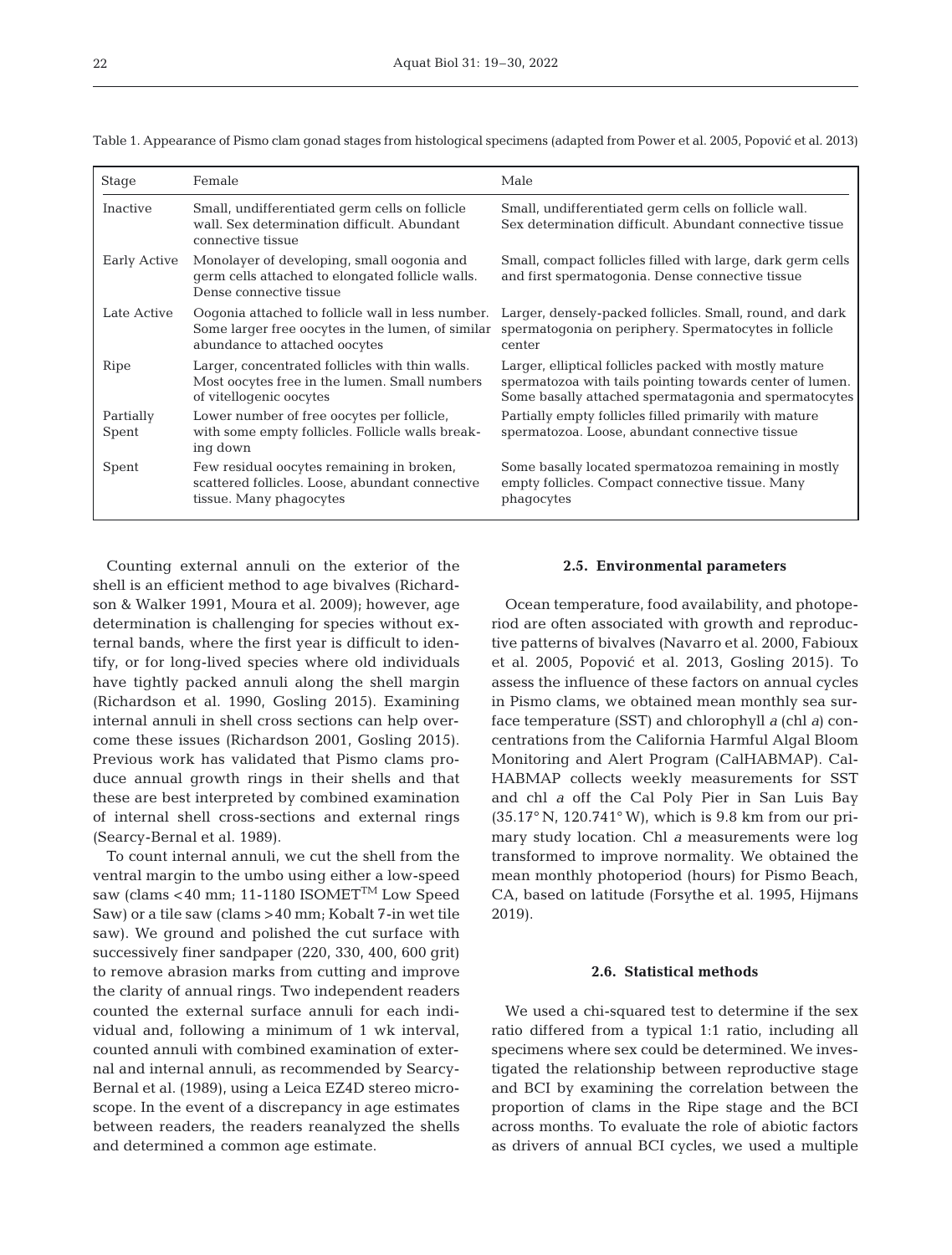linear regression with BCI as the response variable and mean monthly SST, log-transformed mean monthly chl *a*, mean monthly photoperiod, clam size, and year as predictor variables. Year was incorporated as a categorical variable in the model. Collinearity between predictors was assessed using correlation coefficient ( $|r| > 0.7$ ) and tolerance (<0.1) thresholds (Dormann et al. 2013).

To determine growth rates for Pismo clams in CA, we used the internal age readings and performed a von Bertalanffy growth function (VBGF). The VBGF has been used to describe growth in a range of marine species (Ruttenberg et al. 2005, Palomares & Pauly 2009, Chute et al. 2016, Bradley et al. 2017) using the function:

$$
L_t = L_r + (L_{inf} - L_r)[1 - e^{(-k(t - t_r))}] \tag{1}
$$

where  $L_t$  is shell length at age  $t$ ,  $L_t$  is the specific mean length (which we set to legal size at 114 mm), *Linf* is the asymptotic maximum shell length, *k* is the rate at which clams grow to the asymptotic size, *t* is age in years, and  $t_r$  is the time required to reach size  $r$ (Ogle & Isermann 2017). This parameterization is algebraically equivalent to the traditional VBGF and was used to estimate the time to legal size  $(t_r)$  with a confidence interval. We ran a pooled VBGF for all individuals collected that were  $\geq 1$  yr old (n = 592) and included the larger shells collected on beaches north of Point Conception because live-collected individuals had not achieved asymptotic size. Further, we ran separate VBGFs for Central and Southern CA to explore potential differences in growth parameters in

these regions. We used parameters from the VBGFs to predict growth rates in different regions, as well as the expected age at legal size (4.5 in [114 mm]) for both regions and all samples combined.

To investigate potential methodological biases in aging techniques, we compared external and internal age estimates for all shells that had reader consensus using paired *t*-tests. We conducted tests using the entire data set and subsequent analyses using specific size classes  $(\leq 100$  and  $> 100$  mm) to determine if the accuracy of aging methods varied be tween smaller and larger individuals. All statistical analyses were completed in R version 3.5.3 (R Core Team 2021).

#### **3. RESULTS**

#### **3.1. Histological analysis**

Of the 785 clams examined histologically, 361 (45.9%) were female, 383 (48.8%) were male, and 41 (5.3%) were sexually undifferentiated. Mean (±SD) length was 41 ± 12 mm. The overall female:male sex ratio of 1:1.07 was not statistically different from a 1:1 ratio  $(\chi^2 = 0.65, df = 1, p = 0.42)$ . Monthly collections included an average of  $33 \pm 7$  clams and ranged from 17 to 40 individuals mo−1.

Progression of the gonadal cycle was synchronous between the 2 sexes and similar across the study period (Fig. 2). Gametogenesis was initiated in the spring (February−April) when the majority of indi-



Fig. 2. Proportion of female (n = 361) and male (n = 383) Pismo clams in each reproductive stage from January 2018 to December 2019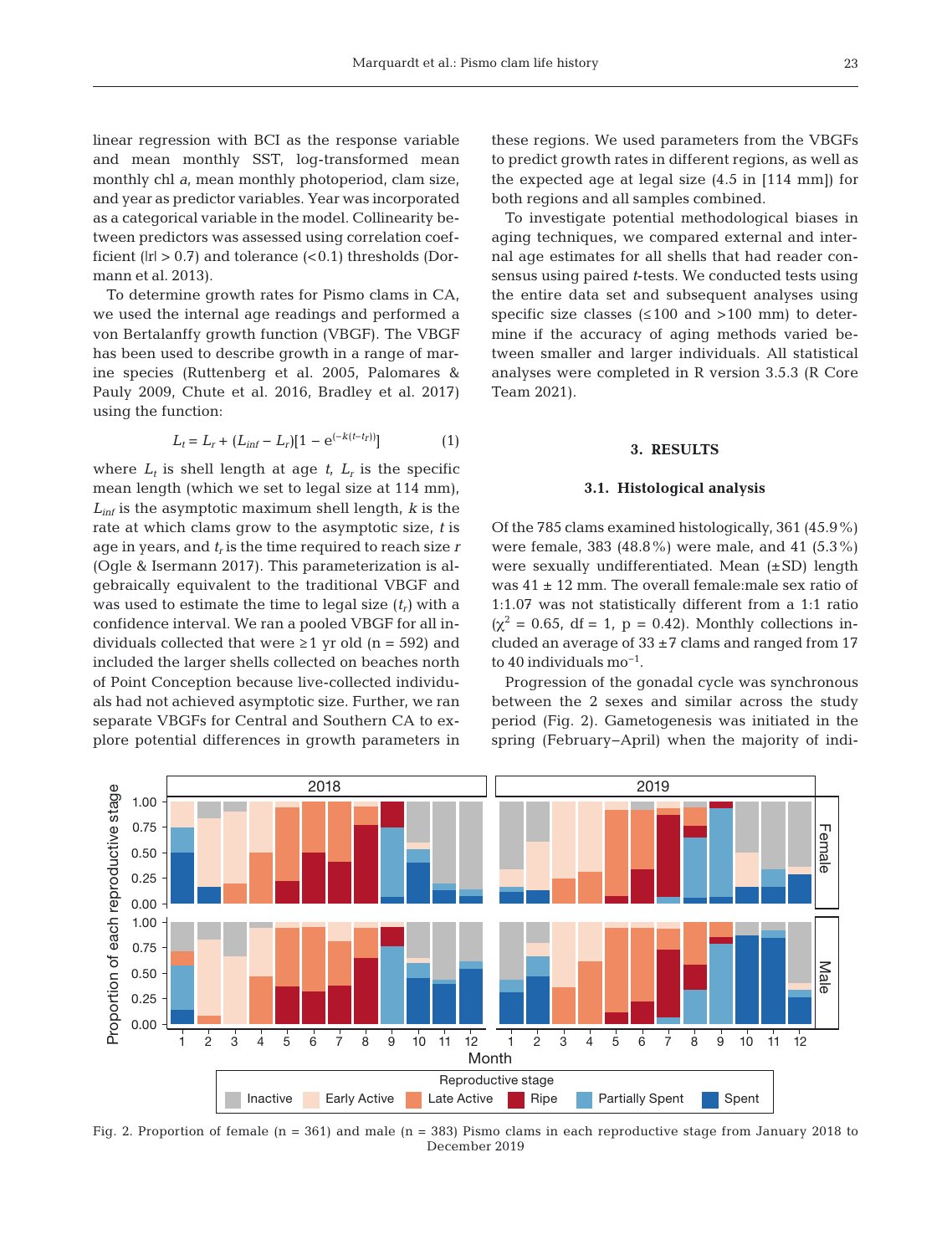

Fig. 3. Mean (±SE) body condition index of Pismo clams (n = 646) on Pismo Beach, CA, from January 2018 to December 2019

viduals were in Stage 1 Early Active. Clams reached peak maturity, Stage 3 Ripe, in mid to late summer (July−August). Clams transitioned to Stage 4 Partially Spent from August−September, which is an indication of successful completion of spawning for an individual. We observed clams <20 mm in all reproductive stages; the smallest clam observed in any reproductive stage was 14 mm (Fig. S2).

#### **3.2. Body condition analysis**

Clams reached peak BCI during August of both years (Fig. 3), which coincided with the months with the highest proportion of Stage 3 Ripe individuals. Specifically, we found that BCI was positively correlated with the proportion of clams in Stage 3 Ripe  $(r =$ 0.69,  $p < 0.01$ ,  $R^2 = 0.48$ ). We considered mean monthly SST, log-transformed mean monthly chl *a*, mean monthly photoperiod, clam size, and year as predictors of Pismo clam BCI. There was no evidence of collinearity between predictors (|r| < 0.7 and tolerance >0.1 in all cases; Dormann et al. 2013). All para meters were significant predictors of BCI (p < 0.001).

Our model explained  $40.2\%$  of the variance in BCI and was a significant predictor of BCI  $(F_{5,640} = 86.76, p <$ 0.001, adjusted  $R^2 = 0.4023$ ). On average, clams in 2019 had approximately 0.5% lower BCI than clams in 2018 ( $\beta = -0.49$ ,  $p < 0.001$ ; Table 2). Clam body condition increased with warmer mean monthly SST, increased mean monthly chl *a*, and longer day lengths (Table 2). Clam body condition decreased with increasing clam size (Table 2). Monthly collections included an average of  $27 \pm 5$ clams and ranged from 15 to 30 individuals mo<sup>-1</sup>.

#### **3.3. Age−length relationships**

Our collections included live specimens from Central and Southern CA as well as large shells opportunistically found in Central CA. Live specimens from Central CA were on average  $41 \pm 12$  mm and ranged from 14 to 91 mm while specimens from Southern CA were on average  $38 \pm 22$  mm and ranged from 13 to 142 mm (Fig. 4). Large shells found in Central CA averaged  $129 \pm 12$  mm and ranged from 104 to 153 mm (Fig. 4). Overall, 72 of 634 individuals (11.4%) collected live had not deposited their first-year band (average length:  $18.5 \pm 2.8$  mm) and were excluded from analyses.

We pooled all clams aged  $\geq 1$  yr (n = 592) and fit a VBGF using the internal age estimates. Shell ages ranged from 1 to 21 yr for live specimens; however, we documented clams that had lived up to 32 yr in our sample of non-living shells. We estimated the

Table 2. Linear model parameter estimates for Pismo clam body condition. SST: sea surface temperature

| Parameter                  | Estimate | -SE   | 95 % CI                     |                    | р                 |
|----------------------------|----------|-------|-----------------------------|--------------------|-------------------|
| Intercept                  | 4.58     | 0.809 | 2.99, 6.18                  | 5.66               | < 0.001           |
| Length                     | $-0.09$  |       | $0.005 -0.10, -0.07 -15.24$ |                    | < 0.001           |
| log(average monthly chl a) | 0.65     | 0.116 | 0.42.0.87                   |                    | 5.628 < 0.001     |
| Average monthly SST        | 0.26     | 0.049 | 0.17, 0.36                  |                    | $5.326 \le 0.001$ |
| Year (2019)                | $-0.49$  |       | $0.138 -0.75 -0.21$         | $-3.544 \le 0.001$ |                   |
| Day length                 | 0.13     | 0.038 | 0.06.0.20                   |                    | 3.408 < 0.001     |
|                            |          |       |                             |                    |                   |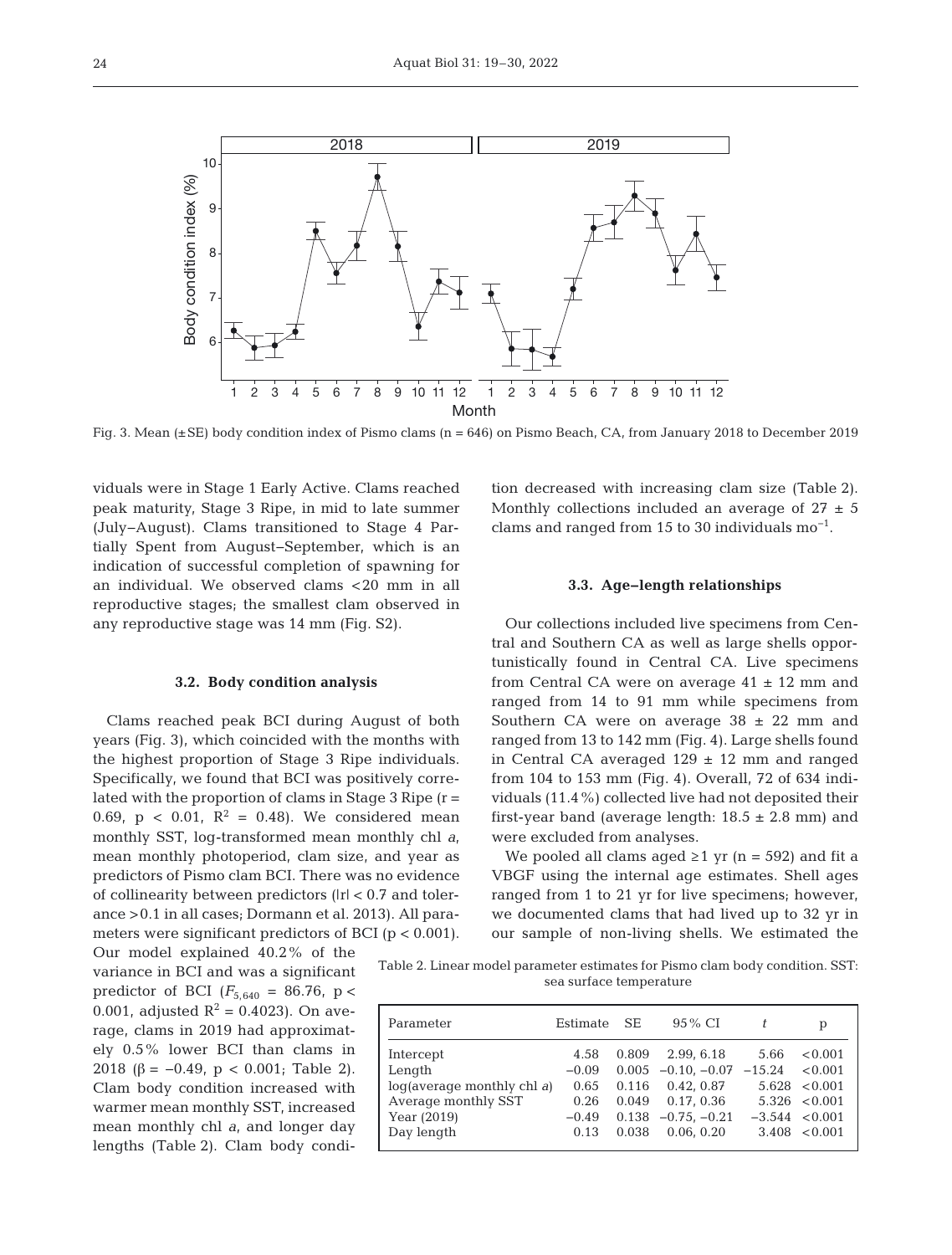

Fig. 4. Size distribution of Pismo clams collected for use in von Bertalanffy growth functions. Collections included live specimens from Central (blue;  $n = 437$ ) and Southern (yellow; n = 125) California, and large dead shells collected in Central CA (grey;  $n = 30$ )

VBGF as  $L_{inf}$  = 152  $\pm$  2.8 (mean  $\pm$  SE) and  $K = 0.1 \pm$ 0.005 yr−1 for all samples. Based on the VBGF, we expect present-day clams to reach a legally harvestable size (114 mm) in 11.1  $\pm$  0.22 yr. We estimated that Pismo clams reach the historical legal size  $(127$  mm) in  $14.7 \pm 0.40$  yr.

We also ran separate VBGF analyses for Central  $(n = 437)$  and Southern CA  $(n = 125)$  (Fig. 5). Growth parameters for Central CA were *Linf* = 151 ± 2.9 and  $K = 0.11 \pm 0.005$ . We estimate clams in Central CA will reach legally harvestable size (4.5 in [114 mm]) in 11.4 ± 0.25 yr. Growth parameters for Southern CA were  $L_{\text{inf}} = 166 \pm 11.1$  and  $K = 0.11 \pm 0.01$ . We estimate clams in Southern CA will reach legally harvestable size (114 mm) in  $9.6 \pm 0.44$  yr.



Fig. 5. Pismo clam age−length data for Central (blue; n = 437) and Southern (yellow; n = 125) California. von Bertalanffy growth curves (VBGF) are fit to each data set. VBGF parameters (mean  $\pm$  SE) for central California are  $L_{inf}$  = 51  $\pm$ 2.9 and  $K = 0.11 \pm 0.005$ , whereas Southern California is  $L_{\text{inf}}$  = 166  $\pm$  11.1 and *K* = 0.11  $\pm$  0.01. Upper dashed line: historical legal size (127 mm [5 in]); lower dashed line: current legal size (114 mm [4.5 in])

#### **3.4. Comparison of aging techniques**

Across all specimens successfully aged using both methods  $(n = 654)$ , we documented a statistical difference between the internal and external aging techniques (*t* = −5.67, p < 0.001; Fig. S3); however, the internal method only estimated clams as 0.151 yr older than the external method. Age estimates for shells larger than 100 mm  $(n = 28)$  were statistically significantly older using the external aging method, but only by 0.154 yr (*t* = −6.79, p < 0.001). For shells smaller than 100 mm  $(n = 626)$ , there was no difference between the 2 aging methods  $(t = -0.39, p = 0.702)$ .

#### **4. DISCUSSION**

This study provides the first updates in many decades of key life history parameters for Pismo clam re production, body condition, and growth. We confirmed that Pismo clams have an equal sex ratio, identified a peak spawning period in mid to late summer (July−August), and found a significant correlation between gonadal development of Stage 3 Ripe and BCI. Seasonal patterns in BCIs are related to a combination of mean monthly SST, mean monthly chl *a* concentration, clam size, photoperiod, and year. Our age data suggest that populations in Southern CA, where water temperatures are warmer, grow more quickly than those in Central CA, where waters are cooler. Possibly as a result of this trend, Pismo clams in Southern CA reach legal size ~2 yr earlier than those in Central CA. Aging methods (internal vs. external) were statistically different, but not biologically meaningful. Thus, age estimates between the 2 methods are functionally similar. Additionally, our analyses revealed a ~5−9 yr older estimate for age at the previous legal size (127 mm) compared to historical accounts, which has important implications for recovery timelines.

### **4.1. Reproductive cycles, body condition, and the environment**

This study documented a 1:1 sex ratio, which matches previous observations of sex ratios in Pismo clams (Coe 1947, Stephenson 1974). A 1:1 sex ratio is common for venerid species, such as *Mercenaria mercenaria* (Eversole 2001), *Tivela mactroides* (Denadai et al. 2015), *Callista chione* (Moura et al. 2008), and *Venus verrucosa* (Popović et al. 2013), among others. We did not observe hermaphrodites in any of our speci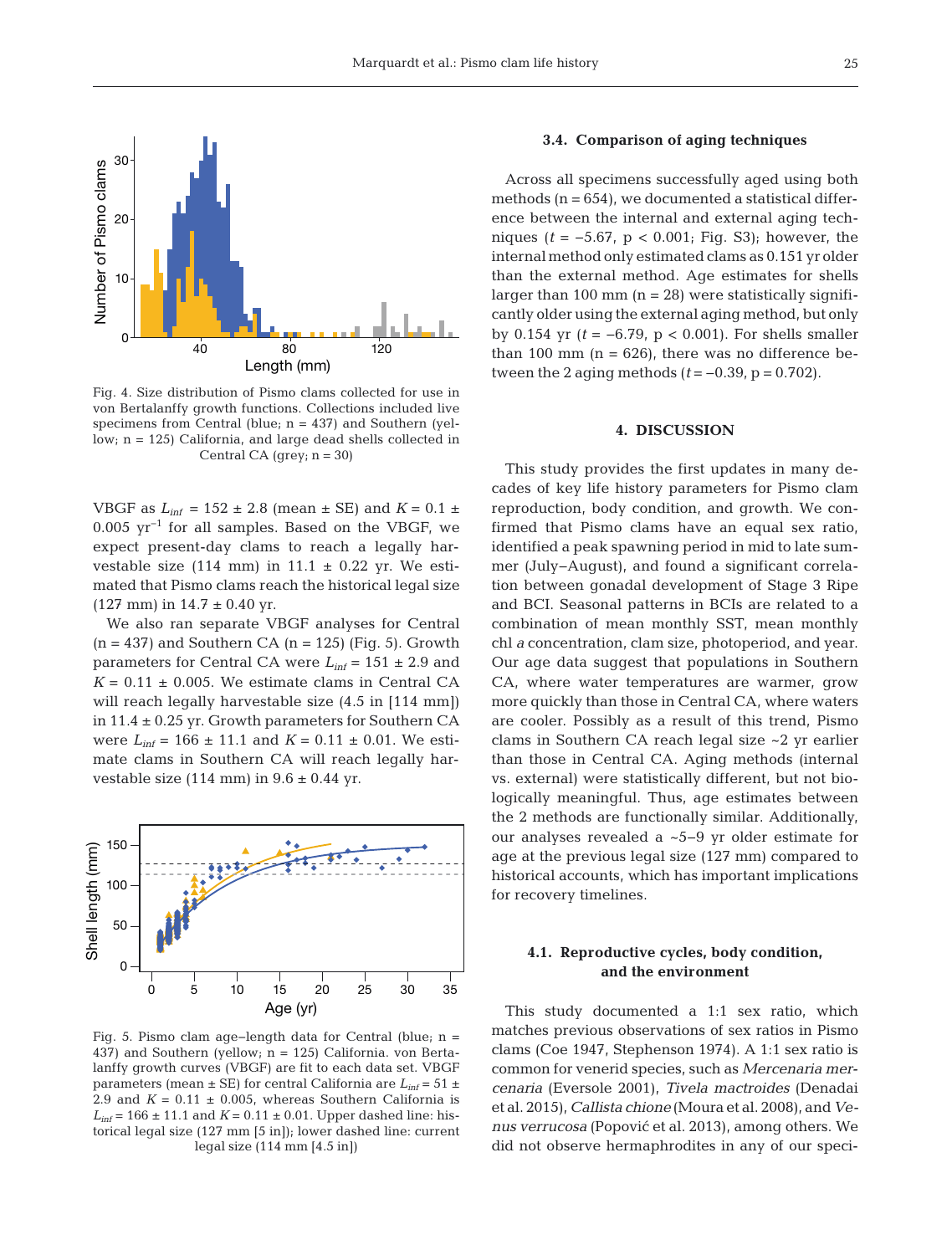mens. Prior work documented <1% of Pismo clams are hermaphroditic and contain a small number of follicles of the opposite sex (Coe 1947, Stephenson 1974). Since we examined a small section of the gonad, we may have missed hermaphroditic individuals, but if they are present, they are likely to be uncommon.

Previous studies documented broader spawning periods and variation in peak months (Weymouth 1922, Coe 1947, Stephenson 1974), but our 2 yr study on Pismo Beach showed a consistent peak in late summer (Fig. 2). Peak summer temperatures associated with spawning are common for venerid species, such as *M. mercenaria* (Keck et al. 1975), *Meso desma mactroides* (Herrmann et al. 2009), and *Ruditapes philippinarum* (Drummond et al. 2006). Reproductive timing in bivalves can be influenced by a variety of environmental factors, but additional studies are needed to confirm their importance in driving Pismo clam reproduction.

BCIs have been used to monitor spawning in other bivalves, and we found a significant positive relationship between BCI and reproductive Stage 3 (Ripe) in Pismo clams, with both peaking in August. Since BCI correlates well with reproductive stage, BCI may provide a rapid, inexpensive proxy that would facilitate tracking reproduction in Pismo clams over large spatial and temporal scales. Furthermore, we found that SST, chl *a*, photoperiod, and clam size are significant predictors of BCI, suggesting that both environmental and demographic factors impact condition. Future laboratory studies could help tease apart the relationship between ocean conditions and Pismo clam reproductive cycles, spawning success, and larval life stages. Understanding how the environment influences Pismo clam reproduction and recruitment can help predict how reproduction, and ultimately population size, will respond in the future as oceanographic conditions change with the climate.

## **4.2. Accurate age−length estimates are critical for management**

We observed spatial differences in Pismo clam growth rates across CA, with slower growth in Central CA than in Southern CA, consistent with previous findings (Coe & Fitch 1950). Previous bivalve studies suggest that many temperate species exhibit faster growth in warmer waters across latitudinal gradients (i.e. *Tivela stultorum*, Searcy-Bernal et al. 1989; *M. mercenaria*, Ansell et al. 1964; *Crassostrea virginica*, Lord & Whitlatch 2014; *Mytilus californianus*, Blanchette et al. 2007). In contrast, some species exhibit reduced growth and signs of stress at warmer temperatures at the edge of their geographic range (Weinberg et al. 2002, Narváez et al. 2015, Munroe et al. 2016, Hornstein et al. 2018). Since the range of Pismo clams extends south to at least Baja California Sur, Mexico, we would not expect Pismo clams to show a thermal stress response as far north as California.

Our estimates for Pismo clam age at legal size differ considerably those of previous decades. Studies from the 1940s and 1950s reported that Pismo clams require 6−9 yr to reach the previously larger legal size of 127 mm (5 in) (Coe 1947, Coe & Fitch 1950, Fitch 1950), whereas our data suggest that Pismo clams require 14−15 yr to reach an equivalent size today. Previous literature suggested that Pismo clam populations were skewed towards large, old animals due to low recruitment success and long lifespans (McLachlan et al. 1996), but our monthly survey data from the last several years suggest a different pattern (A. Marquardt unpubl. data). Our data from Central CA show a population dominated by small, young individuals and with an average internal age of only 2.5 yr. This pattern suggests relatively consistent re cruitment in Central CA, with possibly low survival to older size classes. Though the death year is unknown for the 30 non-living shells, they provide crucial size−age information for larger size classes, which are absent from current populations in Central CA and very rare in populations in Southern CA.

Potential mechanisms underlying the observed change in growth rates are poorly understood, but likely involve a combination of factors. One possible explanation for the observed difference in growth rates is methodology, which we addressed by estimating both internal and external ages for each specimen. Our aging techniques were based, in part, on photos of aged specimens published by Fitch (1950). Historical estimates may have consistently underestimated age for a given clam since the first and second annuli tend to be faint on the external surface of the shell (Searcy-Bernal et al. 1989); however, even a consistent 1−3 yr difference in age estimates caused by methodology does not account for the 5−9 yr difference in age at legal size that we observed. While we believe our external aging technique is comparable to historical methods, there may be some unknown discrepancy. In addition, VBGFs and other nonlinear functions are sensitive to low sample sizes at the edges of the distribution (Haddon 2011). We included age estimates for only 34 individuals over 100 mm, 30 of which were non-living shells. The year of death and growth conditions for these non-living shells are unknown and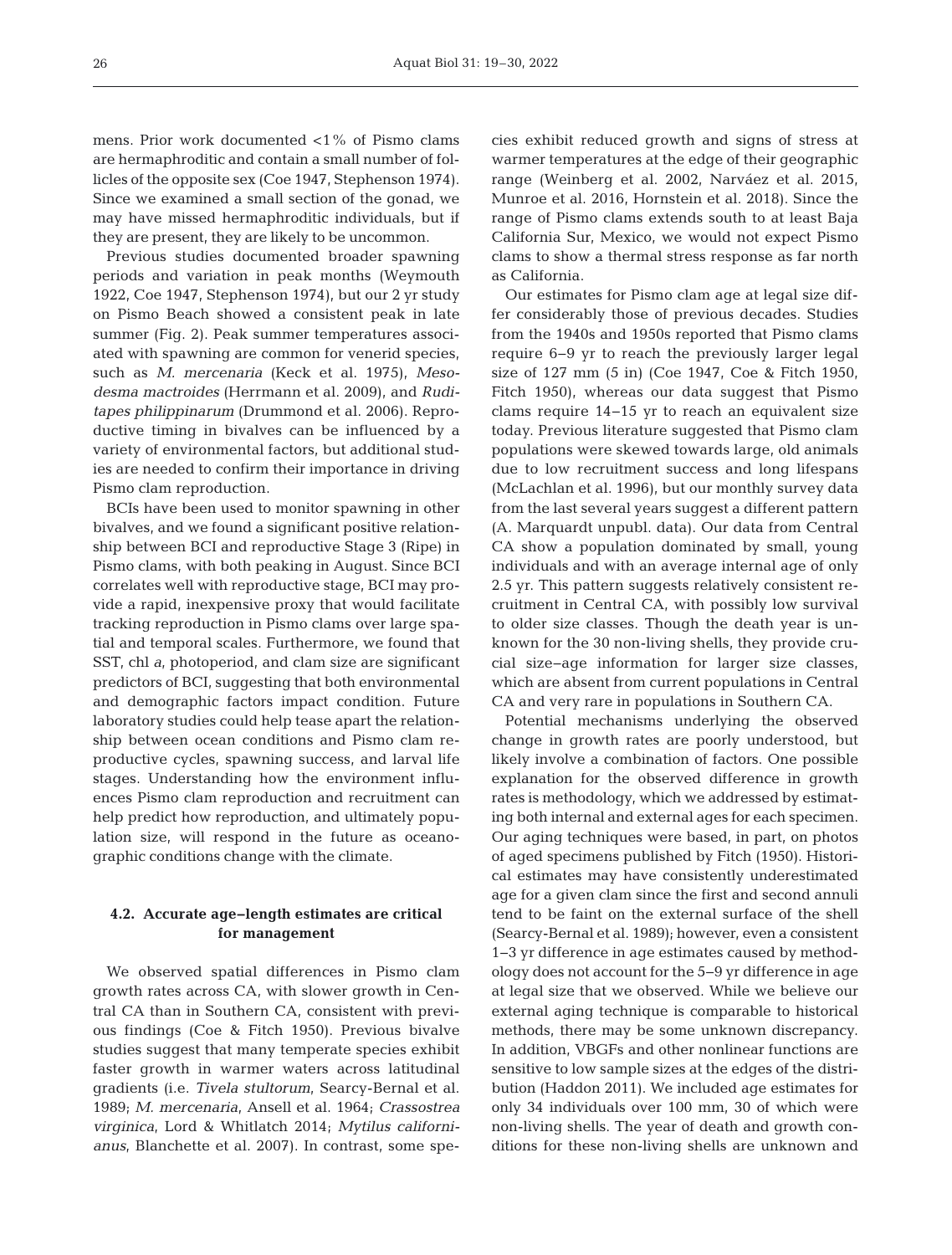may not be representative of current populations. To understand if the observed difference in growth is due to methodology or an actual change in life history, future work could examine archived museum collections to directly compare growth rates across decades with consistent methods and readers.

Other potential mechanisms to explain changes in growth include fishery harvest or changes in ocean climate. Intense harvest of large Pismo clams in the early 20th century may have altered size structure or growth rates. Though evidence for fishery-induced changes in growth rates is limited, fishing pressure can alter size structure, maximum size, and longevity in venerid species (Nakaoka 2000, Dalgiç et al. 2010, Munroe et al. 2016) and other molluscs (i.e. *Lottia gigantea*, Kido & Murray 2003, Erlandson et al. 2011; *Halitotis rufescens*, Rogers-Bennett et al. 2013). Change in maximum size or longevity may simply re flect the harvest of the largest and oldest individuals in a population, but it is possible that such changes may reflect phenotypic plasticity or even fisheriesinduced evolution (Fenberg & Roy 2008, Munroe et al. 2016). Since Pismo clams reach sexual maturity at small sizes and fecundity increases with size (Coe 1947, 1953, Fitch 1950), individuals have multiple op portunities to spawn prior to reaching a harvestable size, such that fisheries-induced evolution seems un likely. Changing oceanographic conditions can also impact growth rates of marine species. Global ocean temperatures have warmed over the last few decades (EPA 2021), and warmer temperatures often lead to faster growth for many invertebrates, including Pismo clams (Coe 1947, Fitch 1950, Searcy-Bernal et al. 1989). Therefore, warming waters should lead to faster growth rates in the modern day compared to historical accounts — the opposite of what we observed in this study. It is possible that some other small-scale oceanographic variability has led to a net decrease in growth rate, but we are unable to evaluate any potential links to climate factors with our current data.

#### **4.3. Management implications**

Pismo clam populations have declined throughout CA, and there are fewer large individuals in the population than were present historically (Fitch 1950, Knaggs et al. 1976, A. Marquardt unpubl. data). Our surveys detected no clams larger than 91 mm in Central CA, and only 6 clams larger than 90 mm in Southern CA, suggesting that Pismo clam abundance, particularly large and legal-sized individuals, has declined statewide. Despite these limitations, this study provides valuable information on reproduction and growth which can be used to enhance current management and restoration of Pismo clams.

Since Pismo clams reproduce in their first year at sizes <20 mm, they have ample opportunities to spawn prior to recruiting to the legal recreational fishery. Spawning is synchronized in late summer, so a seasonal closure during peak spawning periods may enhance spawning success and provide additional protection should the fishery recover. Seasonal closures to protect peak spawning periods, minimum size limits to ensure individuals have an opportunity to spawn, and harvest limits to control exploitation have been effective in improving sustainability in other shellfish species, such as the Atlantic sea scallop *Placopecten magellanicus*, cardid clam *Acanthocardia tuberculata*, and Pacific geoduck *Panopea generosa* (Myers et al. 2000, Hart & Rago 2006, Lochead 2012, Tirado et al. 2017). Using BCIs as an inexpensive proxy for reproduction can provide costeffective information to improve our understanding of Pismo clam reproductive cycles across regions in CA. Combined with population surveys, this information could be used to better understand potential stock−recruit relationships throughout their range.

Recovery timelines based on historical Pismo clam growth rates may be too optimistic. Our data suggest that Pismo clams may require 9−12 yr to reach the current legal harvest size of 4.5 in (114 mm), much longer than previously thought. Pismo clams may persist on CA beaches, but restoring a substantial population of harvestable individuals may require de cades. Future work could explore growth and size− age relationships in Baja California, Mexico, where Pismo clams are abundant and individuals are large (B. Ruttenberg unpubl. data). Since populations in Baja California are closer to the southern extent of the Pismo clam range, information from this region will enhance our understanding of Pismo clam growth rates for larger size classes and provide context for how warming ocean conditions may impact Pismo clam populations in the future in CA.

Understanding the mechanisms underlying demographic processes will be critical for improved management, recovery, and restoration of a Pismo clam fishery in CA. While additional work is necessary to better understand additional aspects of Pismo clam biology (e.g. larval dispersal and population connectivity, fecundity and recruitment, mortality), this work represents an important advance, generating vital information on reproduction and growth rates of Pismo clams in CA.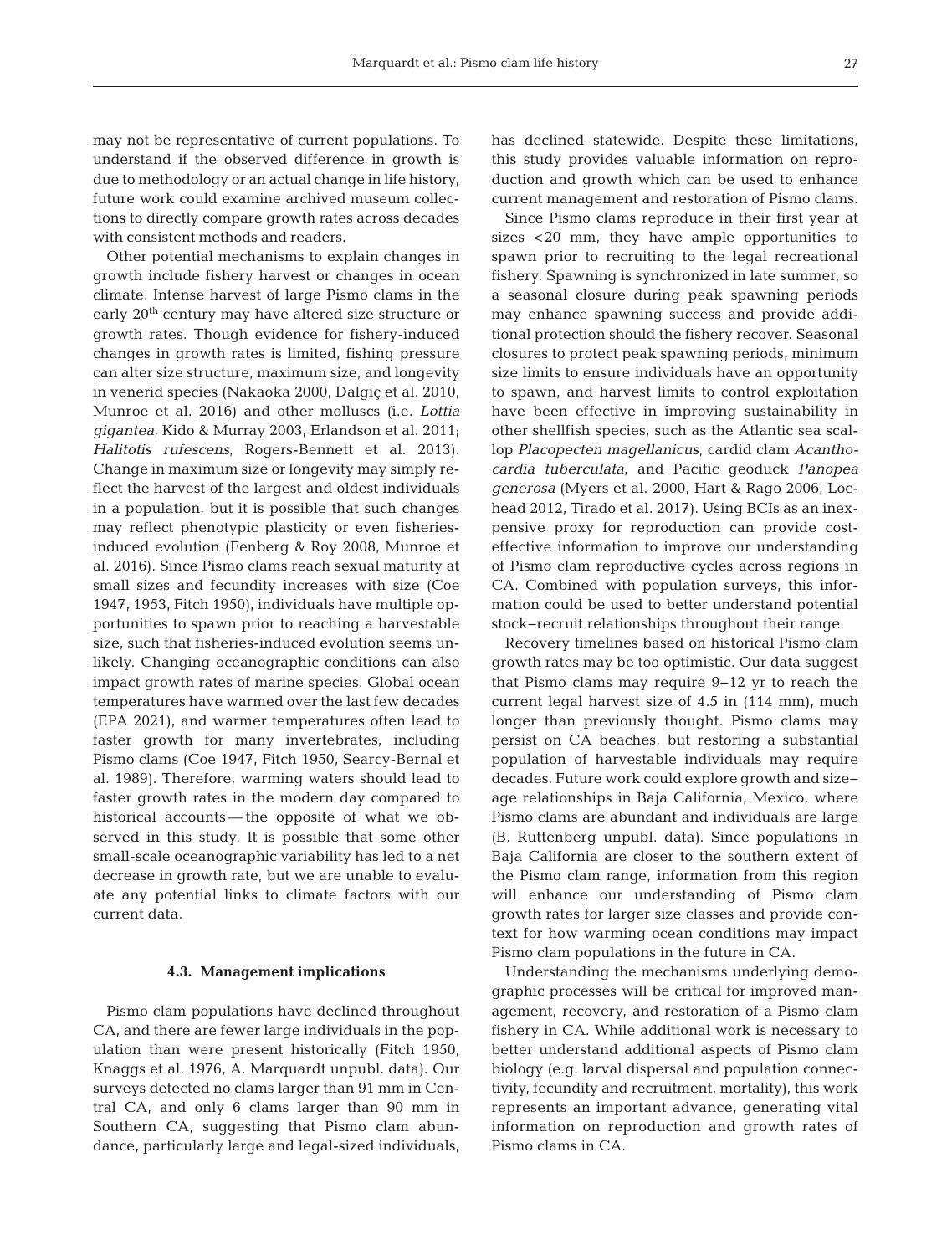*Acknowledgements*. This research was funded in part by the City of Pismo Beach, the Bill and Linda Frost Fund at California Polytechnic State University — San Luis Obispo, CSU Council on Ocean Affairs, Science and Technology (COAST), and Myers Oceanographic and Marine Biology Trust. We appreciate the support of the California Department of Fish and Wildlife, California State Parks, and Coal Oil Point Reserve for logistical help and access to field sites. Thank you to Denisse Almaguer, Elizabeth De Luca, 'Team Tivela,' and many other student and community volunteers who assisted with field collections. Thank you to the Virginia Institute of Marine Science Molluscan Ecology Lab for providing resources and insight on shell aging techniques and WestPac Labs for providing tissue embedding services. Thank you to Doug Brewster and Rob Brewster at California Polytechnic State University for their assistance customizing our tile saw and to the Himelblau lab for microtome access and lab space. Thank you to Quinn Pullen for serving as equipment manager throughout the project.

#### LITERATURE CITED

- [Anderson SC, Lotze HK, Shackell NL \(2008\) Evaluating the](https://doi.org/10.1139/F08-156)  knowledge base for expanding low-trophic-level fisheries in Atlantic Canada. Can J Fish Aquat Sci 65: 2553−2571
- [Anderson SC, Mills Flemming J, Watson R, Lotze HK \(2011\)](https://doi.org/10.1371/journal.pone.0014735)  Rapid global expansion of invertebrate fisheries: trends, drivers, and ecosystem effects. PLOS ONE 6:e14735
- [Ansell AD, Lander KF, Coughlan J, Loosmore FA \(1964\)](https://doi.org/10.2307/2401589)  Studies on the hard-shell clam, *Venus mercenaria*, in British waters. I. Growth and reproduction in natural and experimental colonies. J Appl Ecol 1:63-82
- [Barber BJ, Blake NJ \(1981\) Energy storage and utilization in](https://doi.org/10.1016/0022-0981(81)90031-9)  relation to gametogenesis in *Argopecten irradians concentricus* (Say). J Exp Mar Biol Ecol 52: 121−134
- [Beamish RJ, McFarlane GA \(1983\) The forgotten require](https://doi.org/10.1577/1548-8659(1983)112%3C735%3ATFRFAV%3E2.0.CO%3B2)ment for age validation in fisheries biology. Trans Am Fish Soc 112:735-743
- [Beas-Luna R, Micheli F, Woodson CB, Carr M and others](https://doi.org/10.1111/gcb.15273)  (2020) Geographic variation in responses of kelp forest communities of the California Current to recent climatic changes. Glob Change Biol 26: 6457−6473
- [Black BA \(2009\) Climate-driven synchrony across tree,](https://doi.org/10.3354/meps07854)  bivalve, and rockfish growth-increment chronologies of the northeast Pacific. Mar Ecol Prog Ser 378:37-46
	- Blanchette CA, Helmuth B, Gaines SD (2007) Spatial patterns of growth in the mussel, *Mytilus californianus*, across a major oceanographic and biogeographic boundary at Point Conception, California, USA. J Exp Mar Biol Ecol 340:126−148
- **Example Bradley D, Conklin E, Papastamatiou YP, McCauley DJ and** others (2017) Growth and life history variability of the grey reef shark *(Carcharhinus amblyrhynchos)* across its range. PLOS ONE 12: e0172370
	- Bureau of Marine Fisheries (1949) The commercial fish catch of California for the year 1947 with an historical review 1916−1947. Fish Bull 74: 1−267
- [Campana SE \(2001\) Accuracy, precision and quality control](https://doi.org/10.1111/j.1095-8649.2001.tb00127.x)  in age determination, including a review of the use and abuse of age validation methods. J Fish Biol 59: 197−242
- [Chávez-Villalba J, Pommier J, Andriamiseza J, Pouvreau S,](https://doi.org/10.1016/S0044-8486(01)00898-5)  Barret J, Cochard JC, Le Pennec M (2002) Broodstock conditioning of the oyster *Crassostrea gigas*: origin and temperature effect. Aquaculture 214: 115−130
- Chen Y, Chen L, Stergiou KI (2003) Impacts of data quantity on fisheries stock assessment. Aquat Sci 65: 92−98
- [Chute AS, Mcbride RS, Emery SJ, Robillard E \(2016\) Annu](https://doi.org/10.2983/035.035.0402)lus formation and growth of Atlantic surfclam (*Spisula solifissima)* along a latitudinal gradient in the western North Atlantic Ocean. J Shellfish Res 35:729-737
- [Coe WR \(1947\) Nutrition, growth and sexuality of the Pismo](https://doi.org/10.1002/jez.1401040102)  clam (*Tivela stultorum)*. J Exp Zool 104: 1−24
- [Coe WR \(1953\) Resurgent populations of littoral marine](https://doi.org/10.2307/1930330)  invertebrates and their dependence on ocean currents and tidal currents. Ecology 34: 225−229
	- Coe WR, Fitch JE (1950) Population studies, local growth rates and reproduction of the Pismo clam (*Tivela stultorum*). J Mar Res 9:188-210
- [Cooke SJ, Cowx IG \(2004\) The role of recreational fishing in](https://doi.org/10.1641/0006-3568(2004)054%5b0857%3ATRORFI%5d2.0.CO%3B2)  global fish crises. BioScience 54: 857−859
	- Cope J, Chen Y, MacCall A, Neilson D, Chavez E (2011) Spiny lobster: technical review panel report. California Department of Fish and Game, San Diego, CA
	- Crosby MP, Gale LD (1990) A review and evaluation of bivalve condition index methodologies with a suggested standard method. J Shellfish Res 9:233-237
- [Dalgiç G, Okumuş İ, Karayücel S \(2010\) The effect of fishing](https://doi.org/10.1017/S0025315409000939)  on growth of the clam *Chamelea gallina* (Bivalvia: Veneridae) from the Turkish Black Sea coast. J Mar Biol Assoc UK 90:261-265
- [Denadai MR, Le Sueur-Maluf L, Marques CG, Amaral ACZ,](https://doi.org/10.1080/17451000.2015.1024130)  Adamo I, Yokoyama LQ, Turra A (2015) Reproductive cycle of the trigonal clam *Tivela mactroides* (Bivalvia, Veneridae) in Caraguatatuba Bay, southeastern Brazil. Mar Biol Res 11:847-858
- [Doney SC, Ruckelshaus M, Emmett Duffy J, Barry JP and](https://doi.org/10.1146/annurev-marine-041911-111611)  others (2012) Climate change impacts on marine ecosystems. Annu Rev Mar Sci 4: 11−37
- [Dormann CF, Elith J, Bacher S, Buchmann C and others](https://doi.org/10.1111/j.1600-0587.2012.07348.x)  (2013) Collinearity: a review of methods to deal with it and a simulation study evaluating their performance. Ecography 36:27-46
- [Drummond L, Mulcahy M, Culloty S \(2006\) The reproductive](https://doi.org/10.1016/j.aquaculture.2005.10.052)  biology of the Manila clam, *Ruditapes philippinarum*, from the north-west of Ireland. Aquaculture 254: 326−340
- [EPA \(Environmental Protection Agency\) \(2021\) Climate](https://www.epa.gov/climate-indicators/climate-change-indicators-sea-surface-temperature)  change indicators: sea surface temperature. US Environmental Protection Agency. https://www.epa.gov/climate-indicators/climate-change-indicators-sea-surfacetemperature
- [Erlandson JM, Braje TJ, Rick TC, Jew NP and others \(2011\)](https://doi.org/10.1016/j.jas.2010.12.009)  10,000 years of human predation and size changes in the owl limpet (*Lottia gigantea)* on San Miguel Island, California. J Archaeol Sci 38: 1127−1134
	- Eversole AG (2001) Reproduction in *Mercenaria mercenaria*. In:Kraeuter JN, Castagna M (eds) Biology of the hard clam. Developments in Aquaculture and Fisheries Science, Vol 31. Elsevier, New York, NY, p 221−260
- [Fabioux C, Huvet A, Le Souchu P, Le Pennec M, Pouvreau S](https://doi.org/10.1016/j.aquaculture.2005.02.038)  (2005) Temperature and photoperiod drive *Crassostrea gigas* reproductive internal clock. Aquaculture 250: 458−470
- [Fenberg PB, Roy K \(2008\) Ecological and evolutionary con](https://doi.org/10.1111/j.1365-294X.2007.03522.x)sequences of size-selective harvesting: How much do we know? Mol Ecol 17: 209−220
- Fitch JE (1950) The Pismo clam. Calif Fish Game 36:285-312
- [Forsythe WC, Rykiel EJ, Stahl RS, Wu H, Schoolfield RM](https://doi.org/10.1016/0304-3800(94)00034-F)  (1995) A model comparison for daylength as a function of latitude and day of year. Ecol Modell 80:87-95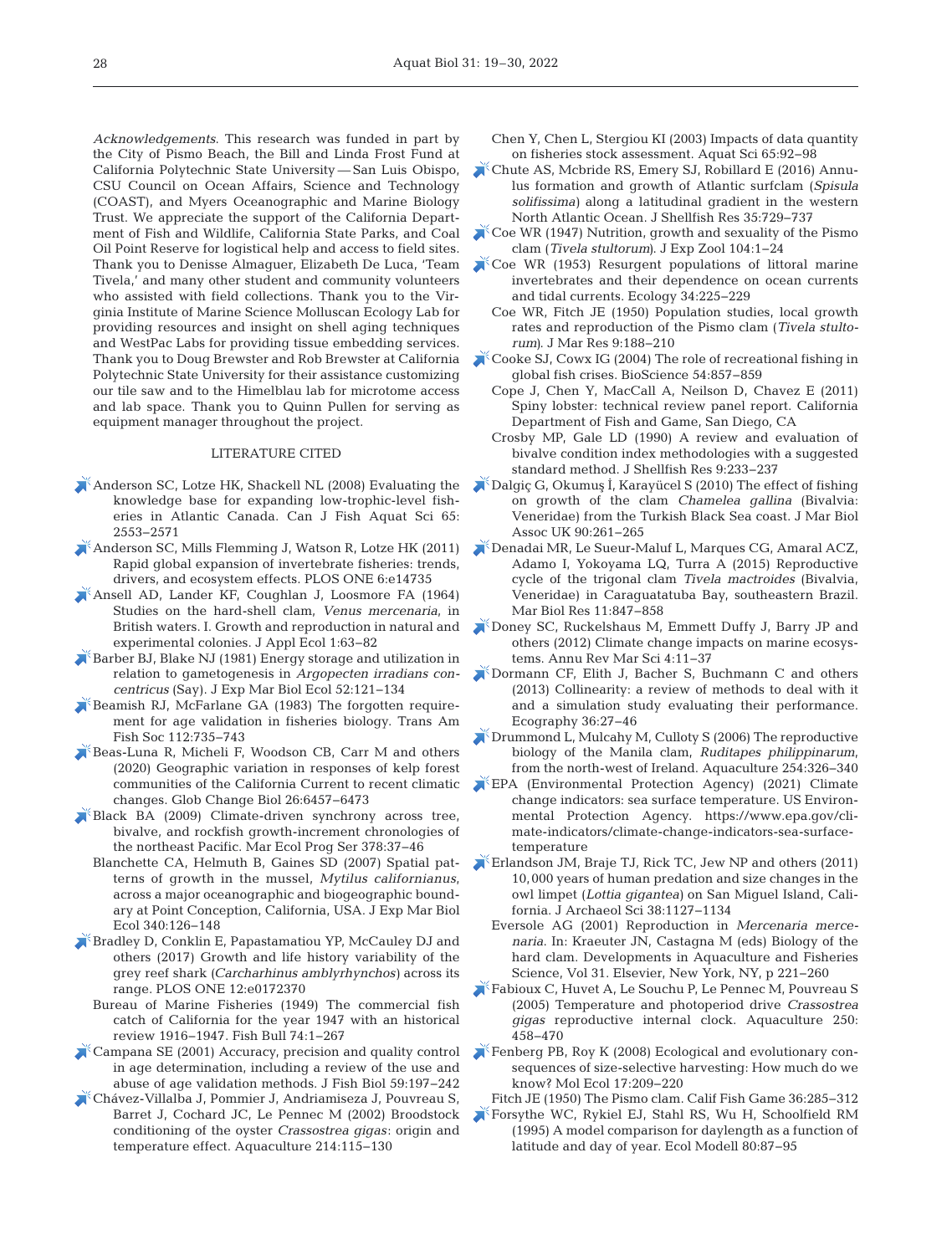- Frey HW (1971) California's living marine resources and their utilization. California Department of Fish and Game, Sacramento, CA
- [Gaspar MB, Pereira AM, Vasconcelos P, Monteiro CC \(2004\)](https://doi.org/10.1093/mollus/70.4.371)  Age and growth of *Chamelea gallina* from the Algarve Coast (Southern Portugal): influence of seawater temperature and gametogenic cycle on growth rate. J Molluscan Stud 70: 371−377
- [Gomes CHAM, Silva FC, Lopes GR, Melo CMR \(2014\) The](https://doi.org/10.1590/1519-6984.04912)  reproductive cycle of the oyster *Crassostrea gasar.* Braz J Biol 74: 967−976
	- Gosling E (2015) Marine bivalve molluscs, 2nd edn. John Wiley & Sons, Hoboken, NJ
	- Haddon M (2011) Modelling and quantitative methods in fisheries, 2nd edn. CRC Press, Boca Raton, FL
- [Hall CA, Dollase WA, Corbató CE \(1974\) Shell growth in](https://doi.org/10.1016/0031-0182(74)90036-4)  *Tivela stultorum* (Mawe, 1823) and *Callista chione* (Linnaeus, 1758) (Bivalvia): annual periodicity, latitudinal differences, and diminution with age. Palaeogeogr Palaeoclimatol Palaeoecol 15:33-61
- [Hart DR, Rago PJ \(2006\) Long-term dynamics of US Atlantic](https://doi.org/10.1577/M04-116.1)  sea scallop *Placopecten magellanicus* populations. N Am J Fish Manage 26:490-501
- [Herrmann M, Alfaya JEF, Lepore ML, Penchaszadeh PE,](https://doi.org/10.1007/s10152-009-0150-2)  Laudien J (2009) Reproductive cycle and gonad development of the northern Argentinean *Mesodesma mactroides* (Bivalvia: Mesodesmatidae). Helgol Mar Res 63:207-218
- $\blacktriangleright$ Hijmans RJ (2019) geosphere: spherical trigonometry. R package version 1.5-10. https://CRAN.R-project.org/ package=geosphere
- [Hornstein J, Pales Espinosa E, Cerrato RM, Lwiza KMM,](https://doi.org/10.1016/j.cbpa.2018.04.011)  Allam B (2018) The influence of temperature stress on the physiology of the Atlantic surfclam, *Spisula solidissima.* Comp Biochem Physiol A Mol Integr Physiol 222: 66−73
	- Howard DW, Lewis EJ, Keller BJ, Smith CS (2004) Histological techniques for marine bivalve mollusks and crustaceans. NOAA Tech Memo NOS NCCOS
- [Jones T, Fitzgerald RT, Kennett D, Miksicek CH, Fagan JL,](https://doi.org/10.2307/2694564)  Sharp J, Erlandson JM (2002) The cross creek site (CA-SLO-1797) and its implications for New World colonizations. Am Antiq 67:213-230
- [Katsanevakis S \(2007\) Growth and mortality rates of the fan](https://doi.org/10.1007/s00227-007-0781-2)  mussel *Pinna nobilis* in Lake Vouliagmeni (Korinthiakos Gulf, Greece): a generalized additive modelling approach. Mar Biol 152:1319-1331
- [Keck RT, Maurer D, Lind H \(1975\) A comparative study of](https://doi.org/10.2307/1540545)  the hard clam gonad developmental cycle. Biol Bull (Woods Hole) 148:243-258
- [Kido JS, Murray SN \(2003\) Variation in owl limpet](https://doi.org/10.3354/meps257111) *Lottia gigantea* population structures, growth rates, and gonadal production on southern California rocky shores. Mar Ecol Prog Ser 257: 111−124
	- Knaggs EH, Fleming ER, Hardy RA (1976) Results of the 1976 southern California Pismo clam census. Administrative Report No. 76-11. California Department of Fish and Game Marine Resources Region
- [Laudien J, Brey T, Arntz WE \(2003\) Population structure,](https://doi.org/10.1016/S0272-7714(03)00044-1)  growth and production of the surf clam *Donax serra* (Bivalvia, Donacidae) on two Namibian sandy beaches. Estuar Coast Shelf Sci 58: 105−115
- [Leontarakis PK, Richardson CA \(2005\) Growth of the smooth](https://doi.org/10.1093/mollus/eyi022)  clam, *Callista chione* (Linnaeus, 1758) (Bivalvia: Veneridae) from the Thracian Sea, northeastern Mediterranean. J Molluscan Stud 71: 189−192
- [Lochead J \(2012\) The impact of increased accuracy in geo](https://doi.org/10.2983/035.031.0409)duck (*Panopea generosa)* age determination on recommended exploitation rates. J Shellfish Res 31: 969−976
- [Lord J, Whitlatch R \(2014\) Latitudinal patterns of shell thick](https://doi.org/10.1007/s00227-014-2434-6)ness and metabolism in the eastern oyster *Crassostrea virginica* along the east coast of North America. Mar Biol 161: 1487−1497
- $\mathbb{R}$  Mann R, Glomb S (1978) The effect of temperature on growth and ammonia excretion of the Manila clam *Tapes*  japonica. Estuar Coast Mar Sci 6:335-359
	- McLachlan A, Dugan J, Defeo O, Ansell AD, Hubbard DM, Jaramillo E, Penchaszadeh P (1996) Beach clam fisheries. Oceanogr Mar Biol Annu Rev 34: 162−232
- Morsan EM, Orensanz JM (2004) Age structure and growth in an unusual population of purple clams, *Amiantis purpuratus* (Lamarck 1818) (Bivalvia: Veneridae), from Argentine Patagonia. J Shellfish Res 23: 73−80
- [Moura P, Gaspar MB, Monteiro CC \(2008\) Gametogenic](https://doi.org/10.1017/S0025315408000337)  cycle of the smooth clam *Callista chione* on the southwestern coast of Portugal. J Mar Biol Assoc UK 88: 161−167
- [Moura P, Gaspar MB, Monteiro CC \(2009\) Age determina](https://doi.org/10.3354/ab00119)tion and growth rate of a *Callista chione* population from the southwestern coast of Portugal. Aquat Biol 5: 97−106
- [Munroe DM, Narváez DA, Hennen D, Jacobson L and oth](https://doi.org/10.1016/j.ecss.2016.01.009)ers (2016) Fishing and bottom water temperature as drivers of change in maximum shell length in Atlantic surfclams (*Spisula solidissima)*. Estuar Coast Shelf Sci 170: 112−122
- [Myers RA, Fuller SD, Kehler DG \(2000\) A fisheries manage](https://doi.org/10.1139/f00-250)ment strategy robust to ignorance: rotational harvest in the presence of indirect fishing mortality. Can J Fish Aquat Sci 57: 2357−2362
- [Nakaoka M \(2000\) Nonlethal effects of predators on prey](https://doi.org/10.1890/0012-9658(2000)081%5b1031%3ANEOPOP%5d2.0.CO%3B2)  populations: predator-mediated change in bivalve growth. Ecology 81: 1031−1045
- [Narváez DA, Munroe DM, Hofmann EE, Klinck JM, Powell](https://doi.org/10.1016/j.jmarsys.2014.08.007)  EN, Mann R, Curchitser E (2015) Long-term dynamics in Atlantic surfclam (*Spisula solidissima)* populations: the role of bottom water temperature. J Mar Syst 141: 136−148
- [Navarro JM, Leiva GE, Martinez G, Aguilera C \(2000\) Inter](https://doi.org/10.1016/S0022-0981(00)00140-4)active effects of diet and temperature on the scope for growth of the scallop *Argopecten purpuratus* during reproductive conditioning. J Exp Mar Biol Ecol 247:67-83
	- ODFW (Oregon Department of Fish and Wildlife) (2014) Oregon Dungeness crab research and monitoring plan. Oregon Department of Fish and Wildlife, Newport, OR
- Ogle DH, Isermann DA (2017) Estimating age at a specified length from the von Bertalanffy growth function. N Am J Fish Manage 37: 1176−1180
- [Ojea J, Pazos AJ, Martínez D, Novoa S, Sánchez JL, Abad M](https://doi.org/10.1016/j.aquaculture.2004.05.022)  (2004) Seasonal variation in weight and biochemical composition of the tissues of *Ruditapes decussatus* in relation to the gametogenic cycle. Aquaculture 238:451-468
- [Palomares MLD, Pauly D \(2009\) The growth of jellyfishes.](https://doi.org/10.1007/s10750-008-9582-y)  Hydrobiologia 616: 11−21
- [Peharda M, Mladineo I, Bolotin J, Kekez L, Skaramuca B](https://doi.org/10.1016/j.aquaculture.2005.07.007)  (2006) The reproductive cycle and potential protandric development of the Noah's Ark shell, *Arca noae* L.: implications for aquaculture. Aquaculture 252:317-327
- [Peharda M, Richardson CA, Mladineo I, Šestanović S,](https://doi.org/10.1007/s00227-006-0501-3)  Popović Z, Bolotin J, Vrgoč N (2007) Age, growth and population structure of *Modiolus barbatus* from the Adriatic. Mar Biol 151: 629−638